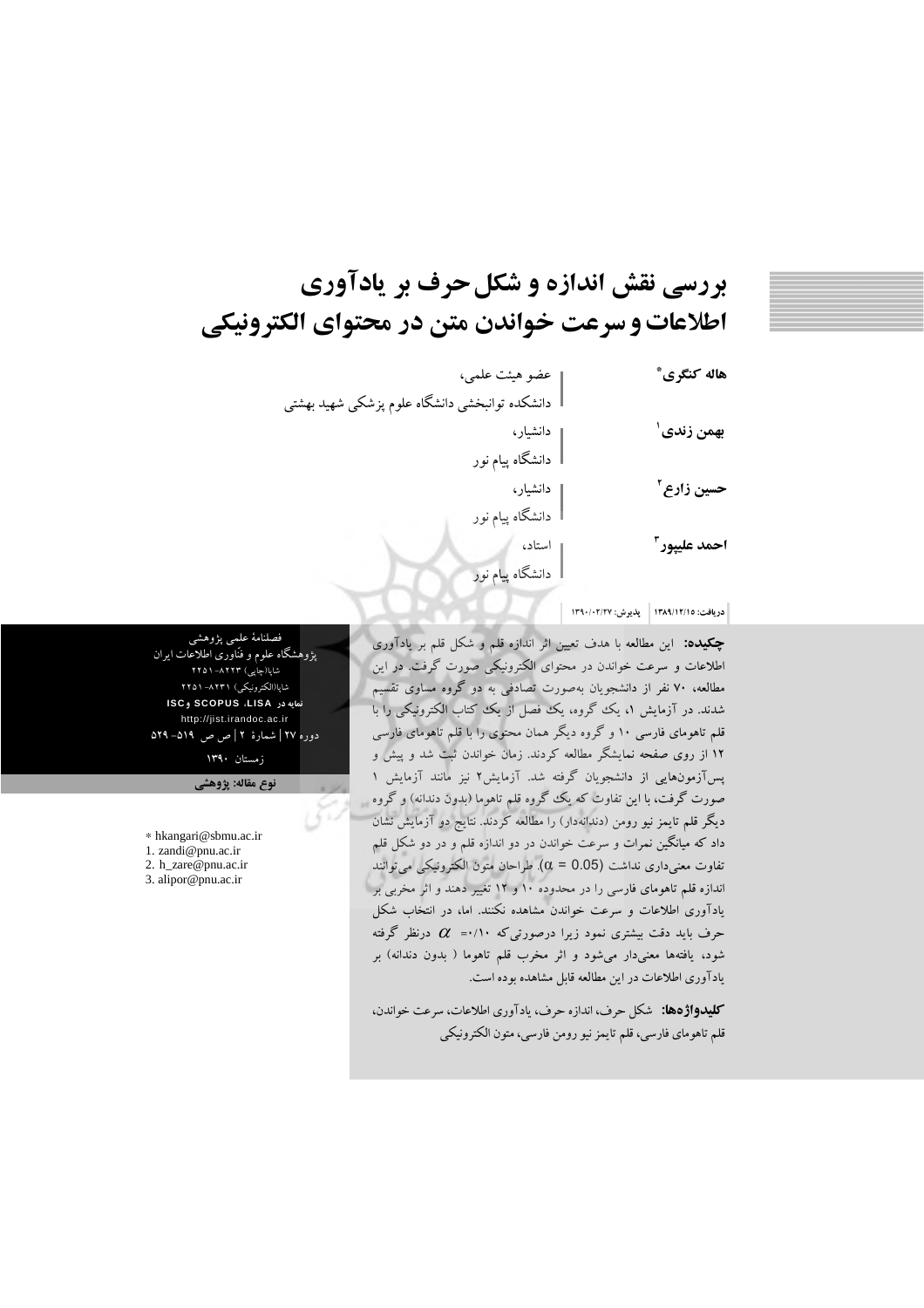

#### ۱. مقدمه

امه وزه، در محیطههای آموزشبی بهوییژه آموزش از راه دور، استفاده از کتبابههای الکترونیکی، بسار متداول است. کسب اطلاعات از صفحه نمایش رایانیه یک فرآینید عیادی در زندگی دانشجویان بهحساب می آید و آنان نیاز دارند که با این ابـزار، بـهطـور کارآمـدی، تعامـل بر قرار نمایند. بنابراین طراحی مناسب صفحه رابط کاربر<sup>۱</sup> از اهمیت و بژهای بر خوردار است.

بادگیری انسان، در رویکرد<sup>۲</sup> بردازش اطلاعات<sup>۳</sup>، یک فعالیت مستمر پردازش اطلاعیات است کـه انســانهــا توســط آن دانــش را کســب و ذخيــره و پــادآوري مــي کننــد. در الگــوي خبر پردازی، بادگیری حافظه به سه مخزن حافظه حسے ٔ (مخزن حسے <sup>۵</sup>) و حافظـه کو تـاهمـدت (حافظه فعال) ْ و حافظه درازمدت تقسیم میشود (سیف ۱۳۸۵). در این مدل، ابتـدا محـرکـُهـای محیطی بهوسیله گیرندههای حسبی دریافت میشوند و بـرای مـدت کوتـاهی در حافظـه حسـی ذخیره می گردند. حافظه حسی نخستین مرحلـه خبر پـردازی اسـت. الگوهـای فعالیـت عصـبی کـه بههنگام رسیدن محرک ها به گیرندهها تشکیل می شـود، پـس از قطـع اثـر محـرک، بـرای مـدت كوتاهي (يك تا سه ثانيه) حفظ مي شود. حافظه حسى نسخه دقيقي از اطلاعـات حسـي را ذخيـره می کند. اطلاعاتی که در حافظه حسی مورد توجه قرار می گیرند به الگوهای تصـویری یـا صـوتی (یا سایر رمزهای حسی) تبدیل می شوند و به حافظه کو تاهمدت انتقال می پابند. بنابراین، در حافظه کو تاهمدت اطلاعات بهصورت رمز درمے آینید یا رمز گردانبی مبی شـوند. بخشـی از ایـن اطلاعات که با اطلاعات یادگرفتهشده قبلی ارتباط برقـرار مـی کننـد، بـه حافظـه بلندمـدت انتقـال می پابند. اطلاعات موجود در حافظه بلندمدت در صورت لزوم بـه حافظـه کوتـاهمـدت بازگشـت می نماید و شخص براساس آن یاسخ می دهـد (سـیف ۱۳۸۵). درصـورتی کـه طراحـی هـای رابـط کاربر با توجه به تواناییهای شناختی کاربران صورت پذیرد، کاربران قادر بـه پـردازش سـریع تـر اطلاعات خواهند بود.

وجود اشکال مختلف رسانه مانند متن، صوت، و تصویر ثابت و متحرک، محیطهای یادگیری الکترونیکی را غنی تر کردهانید. طراحبی بسیاری از این رسانهها مبتنبی بیر یافتیههای يژوهشي نيست و بيشتر بنا به نظر و سليقه شخصي افراد صورت مي پــذـيرد (Najjar 1998). در دهــه گذشته، یژوهشی در مورد اثر رسانههـای مختلـف بـر پـادگیری صـورت گرفتـه اسـت -Pomales) (Garcia and Lui 2006a; 2006b; Wang, Vaughn, Lui 2011)، امبا بیچیندگی هر بیک از این رسانهها سؤالات فراوانی را در مورد طراحی آنها بهجای گذاشته است. بـهدلیـل وجـود متغیرهـای فراوان در هریک از این رسانهها، در این مطالعه فقط به بررسی برخی از متغیرهـای مـتن پرداختـه

1 User interface 4. Sensory memory

<sup>2.</sup> Approach 5. Sensory store

<sup>3.</sup> Information processing

<sup>6.</sup> Working memory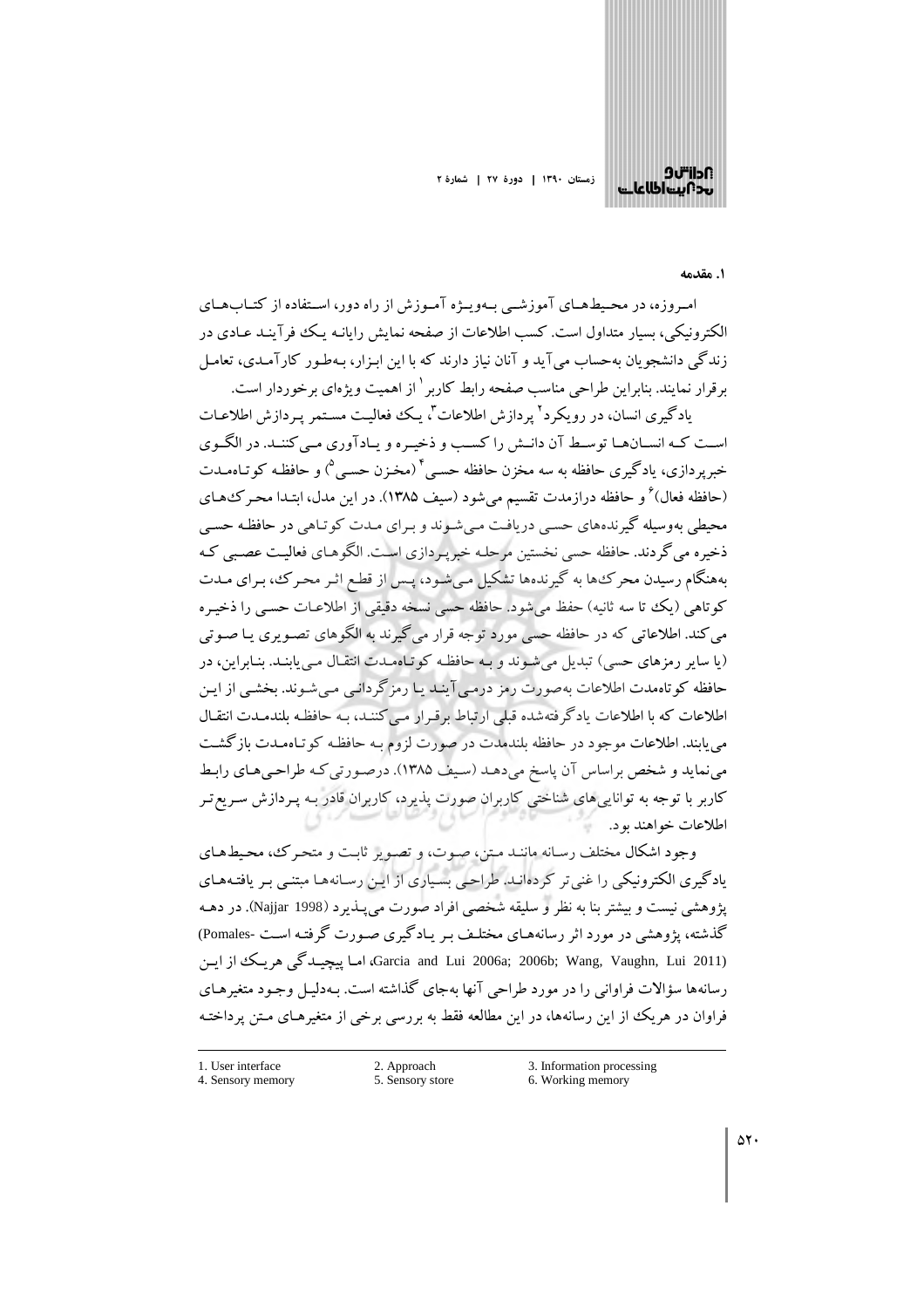

می شود. متن <sup>۱</sup>، متداول ترین رسانه در انتقال اطلاعات است و پـرداختن بـه طراحـی آن از اهمیــت ویژهای برخوردار است. ورنرو و بوچر بر این عقیدهاند که نویسندگان یا طراحان مـتن بـا اسـتفاده از قوانین حروف چینی آ می توانند خوانایی و قابلیت بازیابی متـون را افـزایش دهنـد \_ Werner and) .(Bottcher 2007

از چالش هبایی کبه سرای طراحیان متبون سرخط <sup>۳</sup> وجبود دارد گنجانیدن حجبه زیبادی از اطلاعات در صـفحه نمایشـگر اسـت. اسـتفاده از منـوی پیمـایش<sup>؟</sup> در متـون، مشـکلات صـفحات طولانی را تا جیدودی پوشش داده است، امیا پیمایش<sup>۵</sup> طبولانی متن ممکن است بیر سرعت خواندن و درک اطلاعات اثر مخرب داشته باشد. استفاده از قلم کوچک تر می توانـد حجـم مـتن را تااندازهای کاهش دهد. تحقیقات پیشین نشان دادهاند کـه کــاربران بـهطورمعمـول، انـدازههـای بزرگت تر قلم را به اندازههای کوچکت ر آن ترجیح می دهند Bernard et al. 2002; Chen and) (Chien 2005. اما نقش اندازه قلم بريادگيري بهطور كامل مشخص نيست. گروهي از یژوهشگران پیشنهاد کردهاند که کوچکی قلـم در صـفحه نمـایش۵مـای بـزرگ نقـش مخربـی بـر بازیابی اطلاعات دارد (Chan and Lee 2005). اما مطالعاتی نیز وجود دارنـد کـه کـوچکی قلـم در آنها اثري مر يادگيري نگذاشتهاند (Bernard et al. 2002; Chen and Chien 2005).

در طراحی متن، انتخاب مناسب شکل حرف<sup>ع و</sup> اندازه حرف، تبایعی از ترجیحیات و سیلیقه نویسندگان، متخصصان فنّاوری آموزشی یا حتی خود خوانندگان است، اگر چه ایـن شاخصـههـا می تواند بر خوانایی ٌ یا وضوح ٌ متن تأثیر گذار باشد. یک تمایز اصلی کـه بـین شـکل حـروف وجود دارد دندانهداریودن ْ یا نبودن `` آنان است. حروف دندانـهدار دارای تقـاطعهـای شکسـته `` هستند و این شکستگی ها در نمای اصلی حرف ظاهر مے شوند. این شکستگی هـا ممکـن اسـت جنبه تزئینی یا خوانایی داشته باشند. گروهی از محققان بر این عقیدهاند کـه حـروف دندانـهدار از خوانیایی بیشتری پر خوردارنید (Bernard et al. 2002; Arditi and Cho 2005) دو دلیل سرای خوانایی بیشتر حروف دندانهدار بیان شده است: اول بـا ایجـاد پیچیـدگی در رمـز فضـایی حـرف تشخیص حروف آسان تر می شود و دوم اینکه دندانهها قابلیت رؤیت بهتـر انتهـای شکســتهـا را فراهم مي كنند (Arditi and Cho 2005).

در ادبيـات پـژوهش ديـده شـده اسـت كـه دو كلمـه "وضـوح" و "خوانـايي" بـهصـورت جایگزین به کار برده می شوند. شـاخص وضـوح یـا خوانـایی تعیـین کننـده ایـن اسـت کـه یـک خواننده به چه خوبي حروف يا كلمات را تشخيص مي دهد و يا با چه سرعتي آنهـا را مـي خوانـد.

- 1. Text
- 4. Scroll Bar
- 7 Readability
- 10. Sans serif
	-
- 

2. Typography 5. Scrolling

8. Legibility

11. Strokes

- 3. Online 6. Typeface 9 Serif
-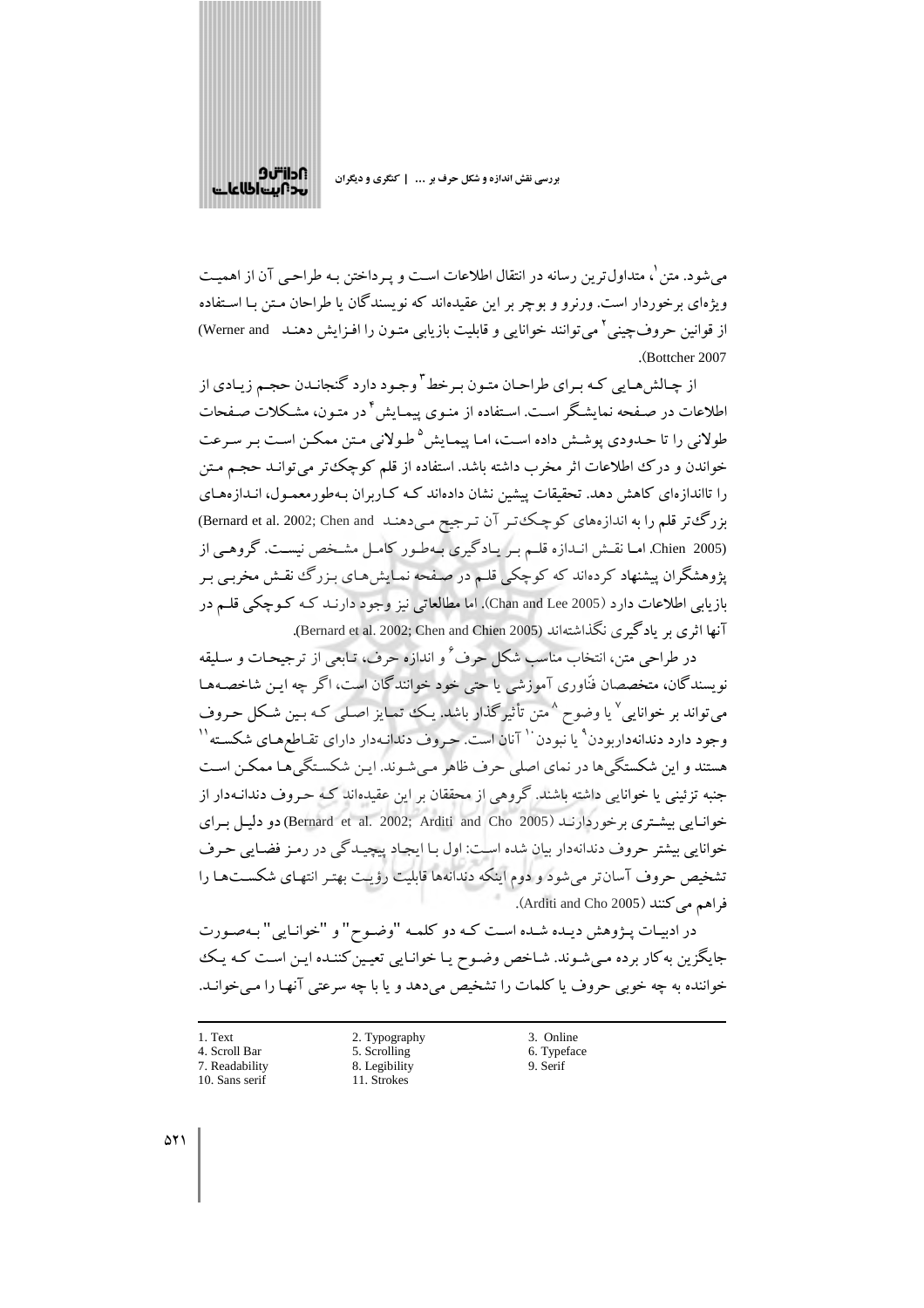

برخی از روشهای اندازهگیری خوانـایی عبارتنـد از: ۱) اسـتفاده از روش آسـتانه انـدازه حـروف برای تشخیص حروف که در این روش، حروف با آستانه تشخیص پـایین تـر از خوانـانی بـالاتری برخوردارند؛ ۲) استفاده از روش نمایش دیداری متـوالی سـریع <sup>۱</sup> کـه در آن کلمـات یـا جمـلات بهصورت تک کلمهای و متوالی در مرکز صفحه نمایش ظاهر میشوند و خواننـده موظـف اسـت با سرعت تمام مطالب را بخواند. در این روش حروف خواناتر، سریع تر خوانده می شـوند Arditi) (and Cho 2005؛ و ٣) سرعت خواندن متون و تشخيص غلطهاي تايبي موجود در متن ( Bernard et al. 2002). در این روش ها، به بعد شناختی، یعنی زیربنای فرآیند عادی، خواندن پرداختـه نشـده است و خوانایی در محیطهای آزمایشی مـورد بررسـی قـرار گرفتـه اسـت کـه بـا شـرایط طبیعـی خواندن به طور كامل متفاوت است.

شبوه متداول دیگری که در یژوهش های فر آیند خواندن به چشم مبی خبورد، انـدازه گیـری رفتارهای حرکتبی چشم در هنگـام خوانـدن اسـت. برخـی از پژوهشـگران ايـن حيطـه پژوهشـي معتقدند خصوصیات ظاهری متن مانند طول کلمه و فاصله سن کلمیات مے توانید زمیان و محیل حرکات چشم را تعیین کنن (Star and Rayner 2001). در مطالعهای، جوزفسون حرکات چشمی خوانندگان را در ۴ نـوع قلـم مختلـف، تـايمز نيـو رومـن آ (دندانـهدار)، اريـال آ (بـدون دندانـه)، جو رجبا<sup>۴</sup> (دندانهدار)، و وردونا<sup>۵</sup> (بدون دندانه) مورد مطالعـه قـرار داد. در ايـن مطالعـه زمـاني كـه نوع قلم داستانهای کوتـاه بـا وردونـا تنظـیم شـده بـود خواننـدگان مـتن را سـریع تـر خواندنـد و حرکات برگشتی ٔ کمتری را تجربه کردنـد و ایـن قلـم را بـر قلـمهـای دیگـر تـرجیح دادنـد (Josephson 2008). البته یژوهشگران شناختی بر این عقیده هستند کـه حرکـات چشـمـی را بیشـتر فعالیت های بر داز شب کنتر ل می کنند (Star and Rayner 2001).

از آنجایی که در موقعیتهای طبیعی بهخصوص در محیطهای آموزشی بعد شناختی خواندن از اهمیت ویژهای برخوردار است، مناسبتر است که نقش حروف چینبی در سطوحی از پـردازش اطلاعـات مطالعـه شـود. يـادآوري<sup>۷</sup>و درک دو سـطح از سـطوح پردازشـي هسـتند کـه ىەطور معمول مورد توجه يژوهشگران بودەانىد Gasser et al. 2005; Friedman 2006; Dyson and) Haselgrove 2001; Joly and Martins 2008)

از میان قلمهای فارسی رایج در صفحات برخط مـیتوان بـه قلـمهـای تاهومـا^و تـایمز نیـو رومـن ْ اشـاره نمـود كـه هريـك داراي زيرمجموعـه فارسـي هسـتند. كـاربران فارسـي;ربـان در محیطهای برخط، قلم تاهومای فارسی را ترجیح میدهند. پژوهشها نشان میدهـد کـه تاهومـای

- 1. Rapid serial visual presentation (RSVP)
- 3. Arial
- 5. Verdana
- 7. Recall
- 2. Times New Roman
- 4. Georgia
- 6. Backward Regressions
- 8. Tahoma 9. Times New Roman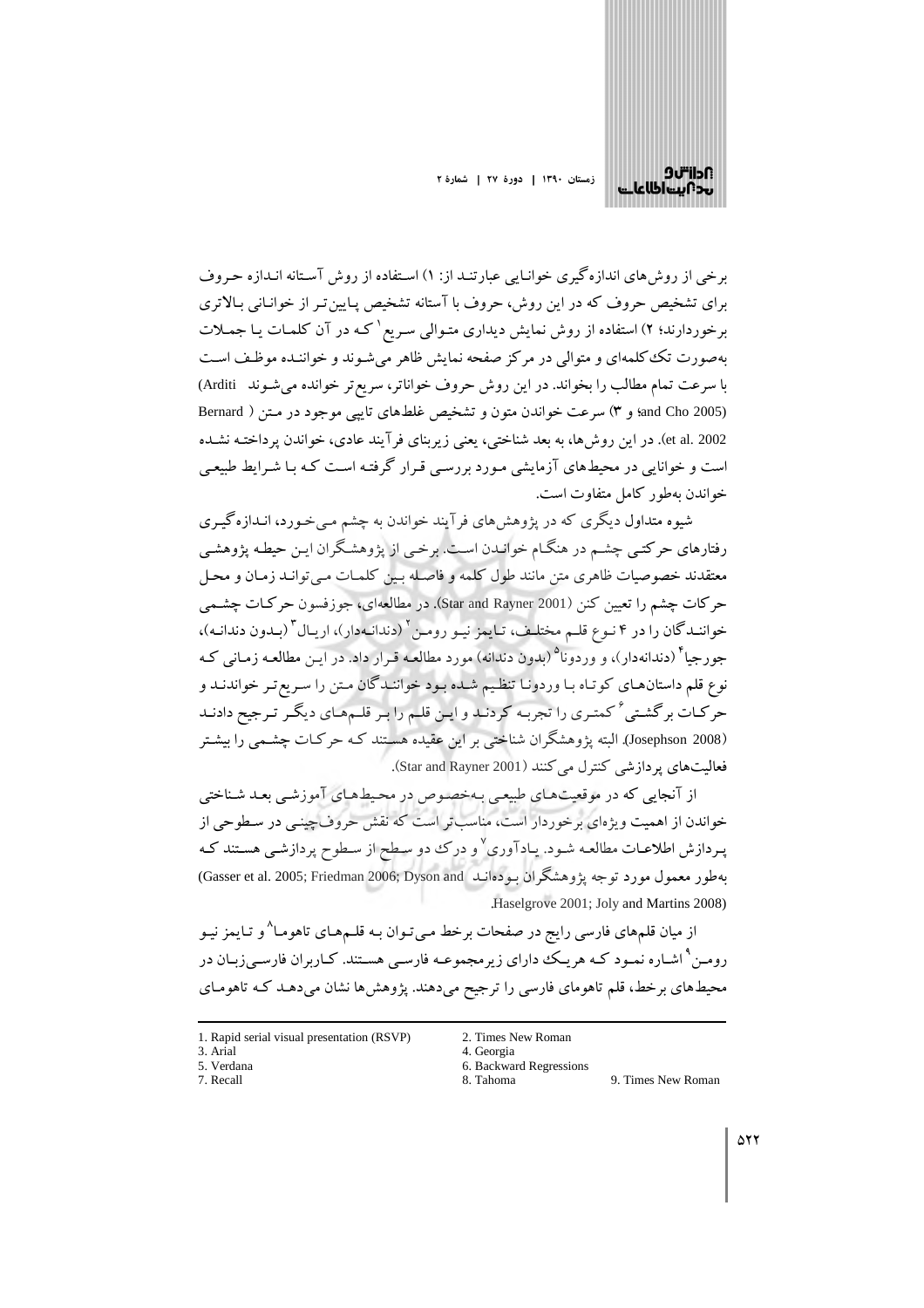

.<br>فارسی بیشتر در بلاگ های فارسی مورد استفاده قرار میگیرد و تایمز نیو رومن، قلم پـیشفرض <sup>۱</sup> ویندوز است که بیشتر توسط کاربران مبتدی مورد استفاده قـرار مـی گیـرد ( Khosravi and Kabir 2010). متداول ترين اندازه قلم در متون بـرخط حـدود ١١ اسـت (بـهنقـل از Bernard et al. 2003). هدف از این مطالعه، تعیین نقش انـدازه حـرف و شـکل حـرف تاهومـای فارسـی در پـادآوری اطلاعات و سرعت خواندن متن از روی صفحه نمیایش رایانیه است. سؤالاتی کیه این تحقیق درصدد پاسخگویی به آنان است عبارتند از:

۱) آیا تغییر دادن اندازه قلم تاهومای فارسی از ۱۲ به ۱۰ بر یادآوری اطلاعات و یـا سـرعت خواندن محتواي درسي الکترونيکي تأثيري مي گذار د؟

۲) آیا تغییر شکل حرف تاهومای فارسی به تایمز نیو رومن فارسی بر پـادآوری اطلاعـات و يا سرعت خواندن محتواي درسي الكترونيكي تأثيري مي گذارد؟

### ٢. روش يژوهش

در ایـن مطالعـه، ۷۰ نفـر از دانشـجویان سـه دوره کارشناسـی رشـته بینـاییسـنجی دانشـکده توانبخشی دانشگاه علوم پزشکی شهید بهشتی، برای کسب نمره اضافی در یکبی از دروس خـود شرکت کردند. رتبههای این دانشجویان در آزمون کنکور سراسری ورودی هـر سـال تحصـیلی به یکدیگر نزدیک بود. میانگین سن دانشجویان ۲/۵ ± ۲۰/۷ و از این گروه ۴۳ درصـد مـرد و ۵۷ درصد زن بودند. حدّت بینایی نزدیک دوچشمی همه شرکت کنندگان ۲۰/۲۰ بود.

محتواي يادگيري، دو فصل از كتـاب الكترونيكـي بـود كـه توسـط متخصصـان محتـوايي و آموزشی برای دانشجویان دوره کارشناسی تنظیم شـده بـود. هـر فصـل بـه شـش قسـمت مسـتقل محتوایی با عنوان شیء محتوایی<sup>۲</sup> تقسیم شده بـود. هـر شــیء محتـوایی دربرگیرنـده یـک مفهـوم کلی و تعداد حروف در هر شيء محتوايي بين ٧٠٠-٩٠٠ کلمه بـود. هـر شـيء محتـوايي شـامل يک پيشآزمون، اهداف يادگيري، مفاهيم کليدي، متن اصلي، و يک پيسآزمـون بـود. بـا توجـه به یژوهش های قبلی، اندازه خطوط بین ۴۵–۶۵ کاراکتر درنظر گرفته شـد، زیـرا مطالعـهای نشـان داده است که میزان درک مطلب در متونی کـه خطـوط آن بـهطـور متوسـط ۵۵ کـاراکتر در هـر خط بوده از متونی که خطوط آن کوتاهتر یا بلنـدتر بـوده، بیشـتر اسـت. ( Dyson and Haselgrove 2001) تنظیمات دیگر متن عبارتند از: فاصله بین خطوط ۱/۵، یک خط خالبی بین پـاراگراف۱عـای اصلی، عنوانها با حروف ضخیم ؓ و یک اندازه بزرگءتر از متن اصلی، تأکیدات کلمات کلیـدی در متن با قلم ضخیم، و متن سیاه در پس زمینه متن سفید. هـر شـيء، ابتـدا بـهصـورت فایـل Word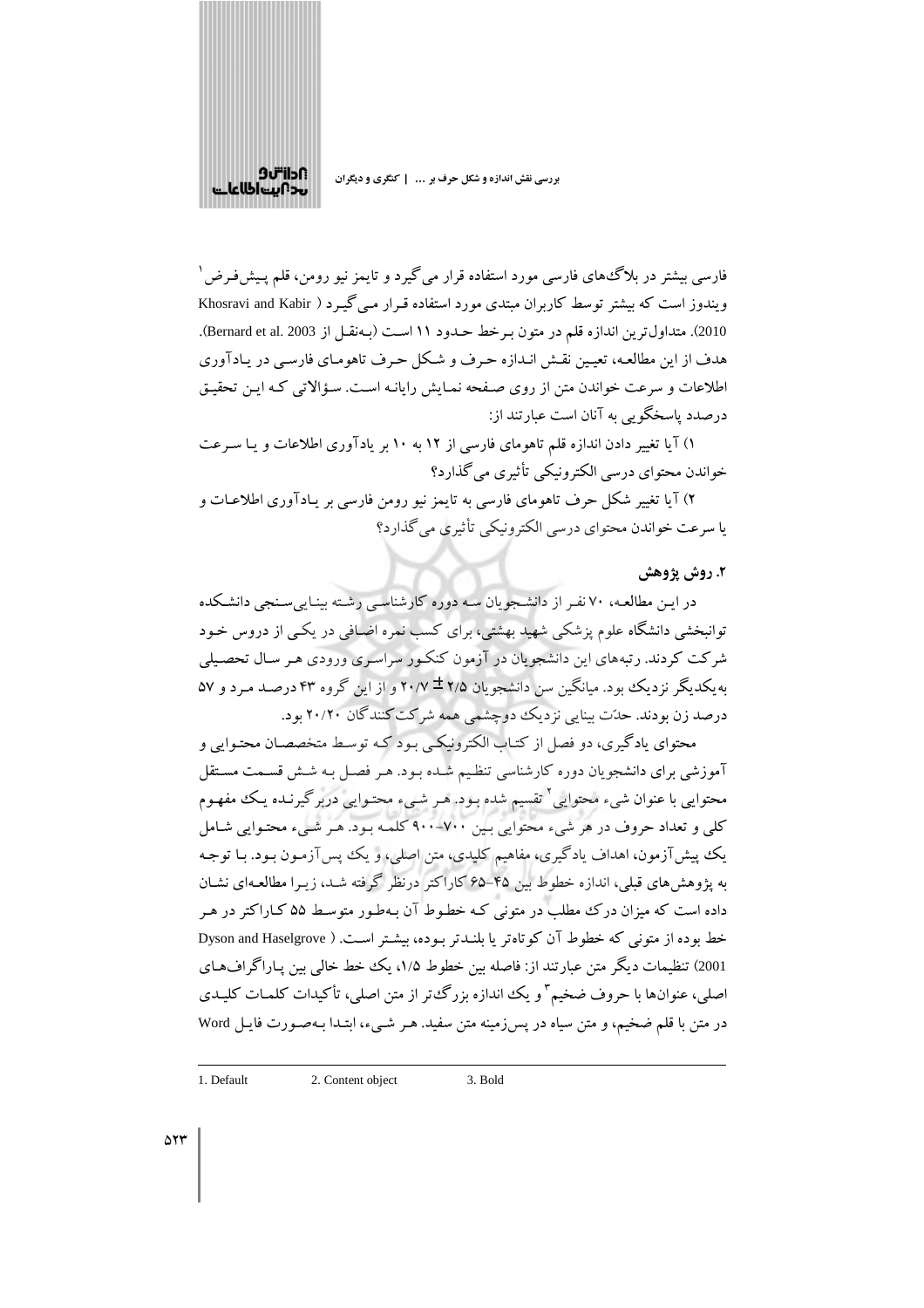

آماده شده و سیس به صفحه HTML تبدیل گشته و از طریق نـرمافـزار نویسـا۱بـهصـورت کتـاب الكترونيكي تنظيم شده است.

آزمونها با استفاده از روش cloze تهیه و بهصورت نسخه چاپی بـه دانشـجو بان ارائـه شــدند. در این روش، کلمـات یـا افعـال کلیـدي از مـتن حـذف و بـا جـاي خـالي جـايگزين شـدند. در پیش آزمون، خوانندگان باید جای خالبی را با کلمه یا فعلبی که بـهنظـر مـی رسـید مفهـوم جملـه را تکمیل می نماید، پر کنند. در پس آزمون، خوانندگان باید جای خالبی را با کلمـه یـا فعلـی کـه در متن اصلی آن را خوانده بودند، پر می کردند. برای هر آزمون، متنبی بـه انـدازه ۲۰۰ لغـت از مـتن اصلی هر شئ محتوابی استخراج شد و بهطور متوسط ۲۲ کلمه با جای خالبی جایگزین شد.

در ایـن مطالعـه، از ۶ دسـتگاه رایانـه PC مجهـز بـه Windows XP Professional در سـایت كامپیوتر دانشكده توانبخشی استفاده شد. هر دستگاه به یك صفحه نمـایش CRT، ۱۷ ایـنج LG ، Flatron ez T730 BH, RGB متصل بود. تنظیمات دیگر نمایشگرها عبارت بودنید از Resolution .75 Hz, 96 dpi, 1024x 768

**آزمایش ۱**- برای تعیین نقش انـدازه قلـم در یـادآوری و سـرعت خوانـدن اطلاعـات یـک فصل شامل ۶ شئ محتوایی با دو اندازه مختلف قلم تاهومای فارسی ۱۲و ۱۰ مـورد مطالعـه قـرار گرفتند. سه نمایشگر، متون را با قلم تاهومـای فارسـی ۱۲ و سـه نمایشـگر دیگـر، متـون را بـا قلـم تاهومای فارسی ۱۰ ارائه دادند. دانشجویان بهصورت تصادفی به دو گروه تقسیم شدند و در مقابل نمایشگرها قرار گرفتنـد. درکـل، ۳۵ دانشـجو مطالب را بـا قلـم تاهومـای فارسـی ۱۲ و ۳۴ دانشجو همان مطالب را با قلم تاهومای فارسی ۱۰ مطالعه کردنـد. یـک ددانشـجو بـه دلیـل بیمـاری قادر به تکمیل آزمایش نبود.

**آزمایش ۲**- برای تعیین نقش شکل قلم در یادآوری و سرعت خوانـدن اطلاعـات، فصـل دبگری شامل ۶ شم؛ محتوایی بـا دو انـدازه شـکل مختلـف قلـم تاهومـای فارسـی۱۰ و تـایمز نیـو رومن فارسی ۱۲ مورد مطالعه قرار گرفتند. قلم تایمز نیو رومـن فارسـی ۱۲ و تاهومـای فارسـی۱۲ ارتفاع یکسانی ندارند و قلم تاهوما کمبی بلنیدتر است. بیرای از بیردن اثیر انیدازه قلیم، تاهومیای فارسی ۱۰ و تایمز نیو رومن فارسی ۱۲ که ارتفاع یکسانی دارنـد، انتخـاب شـدند. سـه نمایشـگر، متون را با قلم تاهومای فارسی ۱۰ و سه نمایشگر دیگر، متون را با قلم تایمز نیـو رومـن فارسـی ۱۲ ارائه دادند. دانشجویان بهصورت تصادفی به دو گروه تقسیم شـدند و در مقابـل نمایشـگرها قـرار گرفتند. درکل، ۳۶ دانشجو مطالب را با قلم تاهومای فارسی ۱۰ و۳۴ دانشجو همـان مطالب را بـا قلم تايمز نيو رومن فارسي ١٢ مطالعه كردند.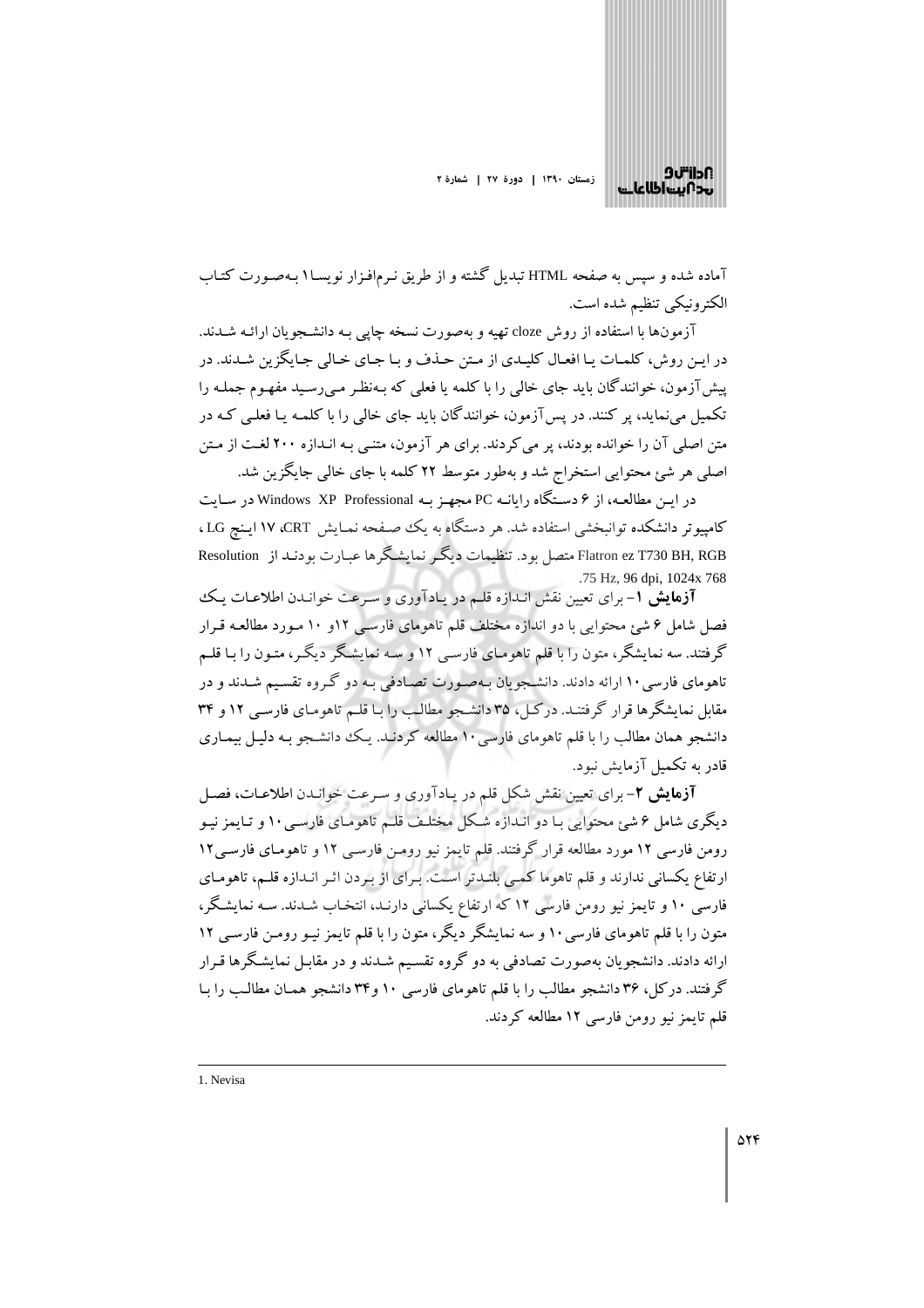

در ابتدای هر آزمایش، روش انجام کار برای دانشجویان بـدین گونـه شـرح داده شـد: قبـل از شروع مطالعه هر شئ محتوایی، دانشجویان باید پـیشJزمون مربـوط را تکمیـل و سـپس شـروع بـه خواندن متن از روی نمایشگر می کردند. زمان شروع و خاتمه خواندن مـتن از روی نمایشگر ثبـت می شد و سپس، پس آزمون مربوط تکمیل می شد. به دانشجویان توصیه شـد کـه بـا سـرعت معمـول خود و با دقت مطالعه نمایند و سعی کنند که امتیازات بهتری را در آزمونها کسب کنند.

پس از انجام آزمایشها، آزمونها تصیح شد و امتیاز کل هـر شـئ محتـوایی بـا کسـر امتیـاز پیشآزمون از پسآزمون مربوط برای هر دانشجو محاسبه شد. زمان خواندن نیز بـه ثانیـه محاسـبه شد. بهدلیل تعداد متفاوت کلمات در هر شئ محتوایی، تعداد لغات در هر محتوی به زمان خواندن تقسیم و سرعت خواندن محاسبه گشت. میانگین نمرات و سـرعت خوانـدن هـر دانشـجو برای همه شیهای محتوایی از طریق نرم|فزار 2007 Excel محاسبه شد. میانگین نمـرات و سـرعت خوانـدن دانشـجویانی کـه محتـوی را بـا دو انـدازه قلـم تاهومـا ١٠ و ١٢ خوانـده بودنـد از طريـق نرمافزار I7 SPSS با یکدیگر مقایسه شد. این محاسبات بـرای دانشـجویانی کـه محتـوی را بـا دو قلم تاهوما ۱۰ و تایمز نیو رومن ۱۲ نیز خوانده بودند، صورت گرفت.

٣. تحليل بافتهها

میانگین و انحراف معیار نمرات آزمونها و سرعت خوانـدن بـرای قلـمهـای مختلـف در دو آزمایش در جدول ۱ آمده است.

| میانگین و انحراف معیار<br>سرعت خواندن<br>(كلمه در ثانيه) | میانگین و انحراف معیار<br>نمرات آزمونها<br>(در صد) | نوع قلم                 |          |
|----------------------------------------------------------|----------------------------------------------------|-------------------------|----------|
| $Y/YQ + YPQ$                                             | $99/9+19/1$                                        | تاهومای فارسی ١٠        |          |
| $Y/YF + \cdot/\Delta F$                                  | $54/1+14/1$                                        | تاهومای فارسی ١٢        | آزمایش ۱ |
|                                                          |                                                    |                         |          |
| $Y/F++$                                                  | $94''/V+10/1$                                      | تاهو مای فارسی ۱۰       | آزمایش ۲ |
| $Y/\Delta Y + \cdot/Y\Lambda$                            | $V \cdot / \Lambda + 10/V$                         | تایمز نیو رومن فارسی ۱۲ |          |

جدول ۱. یافتههای توصیفی نمرات آزمونها و سرعت خواندن در قلمهای مختلف

نتایج آزمون t مستقل در دو آزمایش نیز در جدول ۲ بیان شده است.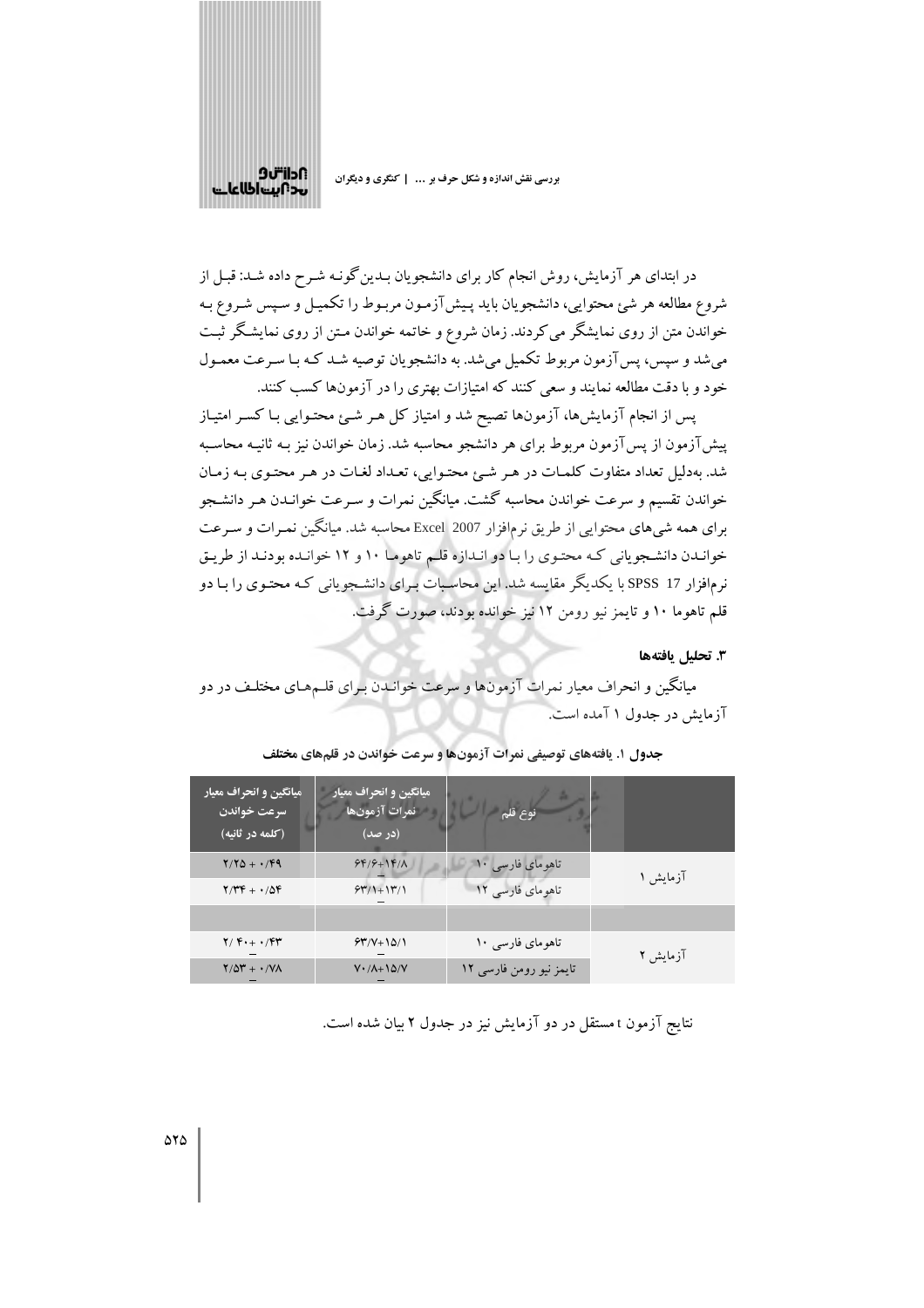

زمستان ۱۳۹۰ | دورهٔ ۲۷ | شمارهٔ ۲

# جدول ۲. نتایج محاسبات آزمون t مستقل برای میانگین نمرات و سرعت خواندن در دو اندازه و شکل مختلف قلم

|                 | نمرات آزمونها<br>سرعت خواندن |                      |                              |         |                  |                                                     |          |
|-----------------|------------------------------|----------------------|------------------------------|---------|------------------|-----------------------------------------------------|----------|
| سطح<br>معنىدارى | tمیزان                       | تفاوت<br>ميانگين     | سطح<br>معنیداری              | tمیزان  | تفاوت<br>ميانگين |                                                     |          |
| $\cdot/\Delta$  | $\cdot$ / $9\lambda$         | $\cdot/\cdot \wedge$ | .199                         | $-1$    | $-1/FA$          | تاهوماي<br>فارسی ۱۲ و<br>تاهوماي<br>فارسی ۱۰        | آزمایش ۱ |
| $\cdot$ /۴۱     | $-1/\Lambda^{\mu}$           | $-\cdot/14$          | $\cdot$ / $\cdot$ $\Delta V$ | $-1/9F$ | $-V/Y$           | تاهوماي<br>فارسی ۱۰ و<br>تايمز نيو رومن<br>فارسی ۱۲ | آزمایش ۲ |

**آزمایش ۱**–نتایج این آزمایش نشان میدهد کـه تفـاوت معنـیداری بـین میـانگـین نمـرات آزمونها برای قلم تاهومای فارسی ۱۰ و ۱۲ مشاهده نشـد ( ۵۰/۰۵ = Q و ۶۶/۰ = P). عـلاوه بـر این، تفاوت معنی داری بین میانگین سرعت خوانـدن قلـم تاهومـای فارسـی ۱۰ و ۱۲ نیـز مشـاهده نشـد ( ۵ ۰/۰ = 0 و ۰٫۵ ـ P ). ضـريب همبسـتگي پيرسـون بـين سـرعت خوانـدن و نمـرات  $R^2$ آزمون۱۵ نیز محاسبه گردید (۵۰/۰٪  $P \prec \cdot / \circ P$ و ۲۰/۰۲٪ و ۲۰/۰۸۳).

**آزمایش ۲**– نتایج این آزمایش نشان میدهد که یـادآوری اطلاعـات بـرای قلـم تـایمز نیـو رومن فارسی ۱۲ (دندانهدار) بیشتر از تاهومای فارسی ۱۰ (بیدندانه) است، اگر چه ایـن اخـتلاف از نظر آماری معنی دار نیست (۰/۰۵ =  $\alpha$  و (۰/۰۵۷). البته ایس مقـدار P-value کمـی از ۰/۰۵ بالاتر است و اگر ۰/۱۰=  $\alpha$  درنظر گرفته شود، این اختلاف معنیدار میشود.

میانگین سرعت خواندن بر قلم تایمز نیو رومـن فارسـی ۱۲ (دندانـهدار) کمـی بیشـتر از قلـم تاهومای فارسی ۱۰ (بیدندانه) بود، اگر چه این اختلاف از لحـاظ آمـاری معنـیدار نبـود (۰/۰۵= و ۰/۴۱ =P). ضریب همبستگی بین سرعت خواندن و نمرات آزمـونهـا نیـز محاسـبه گردیـد  $\alpha$  $R = -1.5y$ ,  $R^2 = 1.6y$ ,  $P \prec (0 \wedge y)$ 

## ٤. تحث و نتيجه گيري

نتایج این پژوهش حاکی از آن است که کوچکتر کردن قلم تاهومـای فارسـی از ۱۲ بـه ۱۰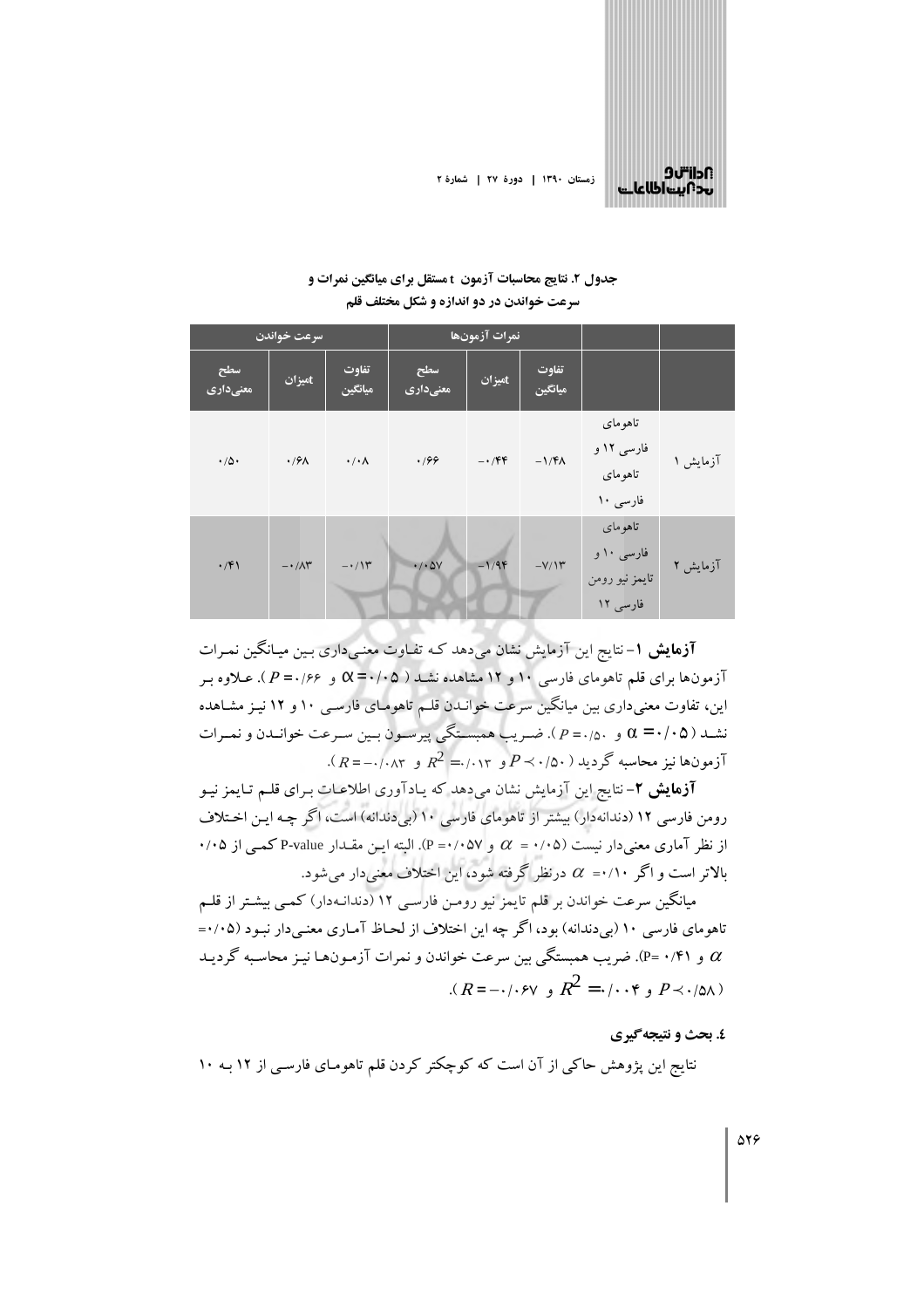

اثری بر یادآوری اطلاعات ندارد. این تغییر در اندازه قلم اثر قابل توجهی بـر مقـدار پیمـایش مـتن توسط كاربران نگذاشته است و سرعت خوانـدن هـر دو قلـم نيـز تحـت تـأثير ايـن مسـافت قـرار نگرفته است. این یافته با یافتههای قبلی برخمی پژوهشگران کـه در آنهـا کـوچکمی قلـم اثـری بـر یادگیری نگذاشته است (Bernard et al. 2002; Chen and Chien 2005)، همخوانی دارد. امـا، در مطالعاتی دیده شده است که افزایش میزان پیمایش در اثر استفاده از قلمهای بزرگتـر، اثـر منفـی بر یـادگیری گذاشـته اسـت. البتـه ایـن اثـر بیشـتر در نمایشـگرهای کوچـک مشـهود بـوده اسـت (Sanchez and Goolsbee 2010; Sanchez and Wiley 2009).

نتایج این پژوهش نشان می دهد که بازیابی اطلاعات برای قلـم تـایمز نیـو رومـن فارسـی ۱۲ (دندانهدار) بهتر از تاهومای فارسی ۱۰ (بی دندانـه) اسـت، اگـر چـه ايـن اخـتلاف از نظـر آمـاری ۰/۰۵ ( نسبت (۰/۰۵ =  $\alpha$  و ۰/۰۵۷). البته مقبدار P-value به دست آمیده کمبی از ۰/۰۵ (۰/۰۰ بالاتر است و اگـر ۰/۱۰=  $\alpha$  درنظـر گرفتـه شـود، ايـن اخـتلاف معنـىدار خواهـد شـد. در ايـن صورت نمی توان نقش شکل حرف را در یـادآوری اطلاعـات بـهطـور کامـل رد نمـود. بنـابراین، بهنظر میرسد کـه رمزگردانـی و رمزگشـایی ایـن قلـم دندانـهدار فارسـی بهتـر از قلـم بـیدندانـه ببان شده، صورت می گرفته است.

نقش شکل حرف در فرآیند پردازش اطلاعات ممکن است در حافظه حسبی بینـایی ظـاهر شود زیرا حافظه حسی، نسخه دقیقی از اطلاعات را در خود ذخیره می کنـد. فعالیـتهـای عصـبی شکل گرفته از شکل حروف بادندانه ممکن است قـویتـر از فعالیـتهـای عصـبی تحریـک شـده توسط حروف بی دندانه باشد و پیام قوی تری را بـه حافظـه کوتـاهمـدت منتقـل کـرده باشـد. البتـه مطالعات گسترده تری برای بررسی نقش شکل حرف در عملکرد حافظه حسبی بینـایی و ردّ آن لازم است تا بتوان دقیق تر درمورد این فرآیند شناختی قضاوت نمود.

این یافتهها با مطالعه مشابهی که توسط گسر و همکارانش صورت گرفتـه اسـت، همخـوانبی دارد. در آن مطالعه اثر چهار قلم کوریر <sup>۱</sup> (دندانهدار)، هلوتیکا<sup>۲</sup> (بی دندانـه)، یلاتینـو <sup>۳</sup> (دندانـهدار)، موناکو<sup>۴</sup> (بیدندانه) در اندازه ۱۲، بر یادآوری اطلاعات از متن چاپی مورد بررسـی قـرار گرفـت. شر کت کنندگان این مطالعه نیز دانشجویان بودند و متن یـک صـفحهای در مـورد بیمـاری سـل را مطالعه کردند و پس از خواندن متن بر بازیابی اطلاعات مهم مورد آزمـون قـرار گرفتنـد. در ایـن مطالعه نیز قلمهای دندانهدار بهتر یادآوری شدند (Gasser et al. 2005).

میانگین سرعت خواندن در قلم تایمز نیو رومن فارسـی ۱۲ (دندانـهدار) کمـی بیشـتر از قلــم تاهومـاي فارسـي ١٠ (بـي دندانـه) بـود. اگـر چـه ايـن اخـتلاف از لحـاظ آمـاري معنـي دار نبـود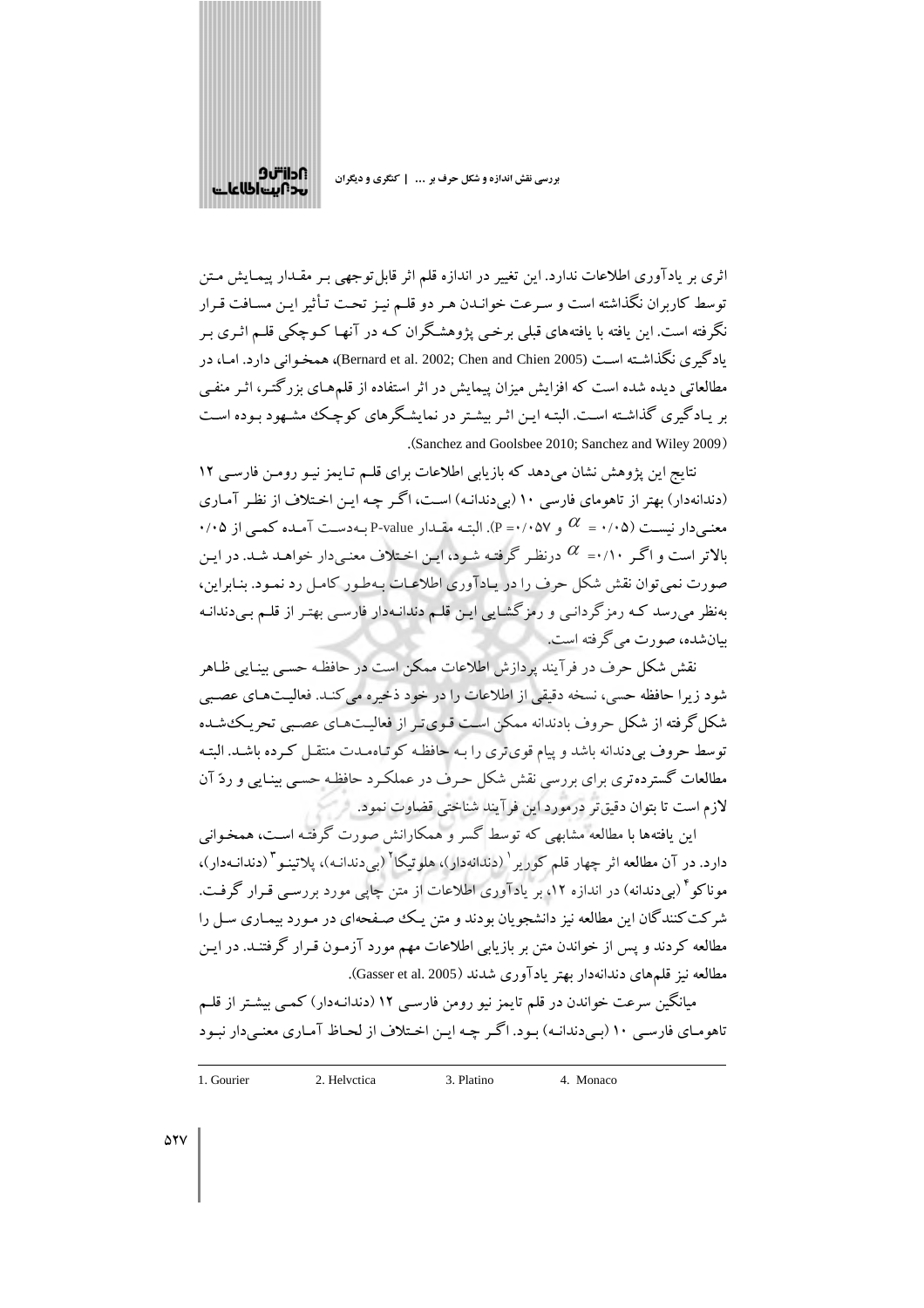

و (۰٫۴۱) و (۰٫۴۱)، یافتههای یـژوهش نشـانگر ایـن اسـت سـرعت خوانـدن کنـدتر همیشـه  $\alpha$ .<br>منجر به بازیابی اطلاعات بیشتر نمی گـردد و ممکــن اسـت نقــش شـکل حـرف در پـردازش بهتـر اطلاعات بیشتر باشد. البته همبستگی ضعیفی که بـین بازیـابی اطلاعـات و سـرعت خوانـدن در دو آزمایش دیده شد، می تواند اهمیت نقش توجه را در فرآیند خواندن پررنگ،تر نماید.

در مطالعه دیگری، آردیتی و چو به ایـن نتیجـه رسـیدند کـه از لحـاظ وضـوح، تفـاوتی بـین حروف دندانهدار و بی دندانه وجود ندارد. البته آنان در مطالعه خود از قلم اندازه ۱۸ استفاده نمودند که با اندازه قلم در این مطالعه متمایز است. اگر چه آنان اظهـار داشـتند کـه اگـر مـتن کـوچکتر و دورتر باشد، قلمهای دندانهدار ممکن است وضوح بیشتری را ایجاد کنند (Arditi and Cho 2005).

در مطالعـه دیگـری توسـط برنـارد و همکـارانش کـه بـر روی قلـمهـای تـایمز نیـو رومـن (دندانهدار) و اریال (به دندانه) در اندازههای ۱۰ و ۱۲ با فرمت های ماترکیس نقطهای و آنتی آلیاز صورت گرفت، مشخص گردید قلم اریال آنتی آلیاز ۱۰ کنـدتر از بقیـه قلـمهـا خوانـده شد. هدف خوانندگان در این پژوهش یافتن غلطهای متن بود (Bernard et al. 2003). ایـن یافتـه با یافتههای این پژوهش مطابقت دارد زیرا که قلم بیدندانـه در ایـن پـژوهش نیـز کنـدتر خوانـده شد. اگر چه این یافته در این مطالعه از لحاظ آماری معنی دار نبوده است، تبیین این تفاوت را مي توان به اهداف متفاوت خوانندگان در اين دو تحقيق نسبت داد.

در مطالعـه دیگـري، جوزفسـون حركـات چشـمي خواننـدگان را در ۴ نـوع قلـم انگليسـي مختلف، تايمز نيو رومن (دندانهدار)، اريال (بي دندانه)، جورجيا (دندانهدار)، و ردونـا (بـي دندانـه) مورد مطالعه قرار داد. در این مطالعه، زمانی که نوع قلم داستانهای کوتـاه بـا وردونـا تنظـیم شـده بود، خوانندگان توانستند متن را سریع تر بخوانند و حرکات برگشتی کمتری را تجربه کننـد. البتـه در این یافته، مشخص نیست که حرکات برگشتی بیشتر در قلمهای دندانهدار چـه نـوع تـأثیری در بعد پردازشی اطلاعات گذاشته است (Josephson 2008). بهتر است کـه در مطالعـات بعـدی بـا استفاده از ابزارهـاي انـدازه گيـري حركـات چشـمي، تـأثير نـوع قلـم بـر حركـات چشـمي و بـر یادآوری اطلاعات بهطور همزمان، مورد مطالعه قرار گیرد.

در این مطالعه، این نتیجه بهدست آمد که طراحان و نویسندگان و حتبی خواننـدگان متـون الکترونیکی می توانند اندازه قلم تاهومای فارسی را در محدوده ۱۰ و ۱۲ تغییر دهند و اثر مخربـی بر بازیابی اطلاعات و سرعت خواندن مشاهده نکننـد. امـا، در انتخـاب شـکل حـرف بایـد دقـت بیشتری نمود، زیرا اثر مخرب قلم بی دندانه بر یادآوری اطلاعات در این مطالعه تاحدودی مشاهده شده است. البته مطالعات بیشتری نیاز است که اثر وجود دندانههـا را در قلـمهـای فارسـی در یادآوری بهتر اطلاعات مورد بررسی قرار دهد.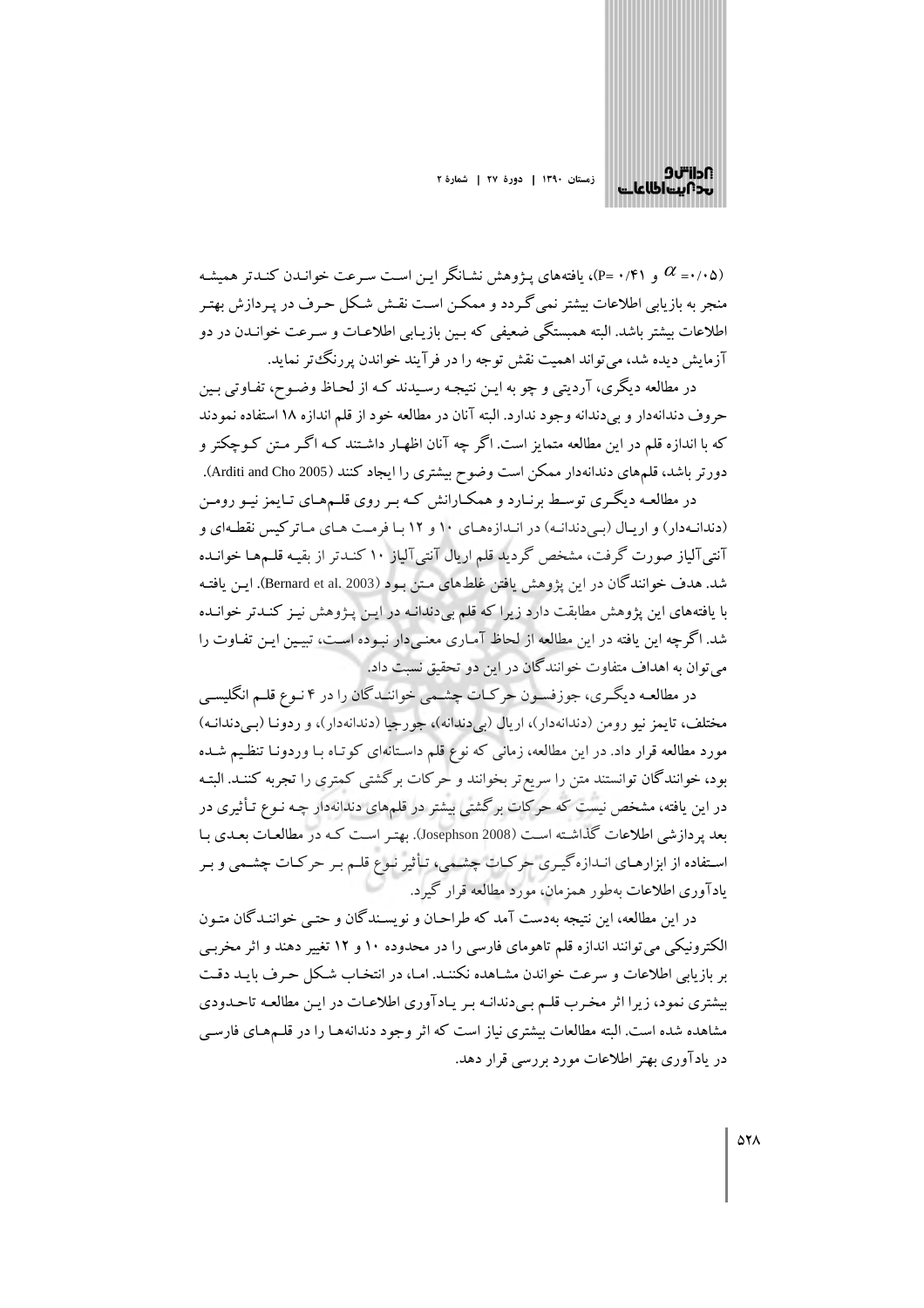

سیف، علی۱کبر. ۱۳۸۵ *روانشناسی پرورشی: روانشناسی یادگیری و آموزش*. ویراست ۵. تهران: انتشارات آگاه.

**y) 5.**

- Arditi, A., Cho, J. 2005. Serifs and font Legibility. Vision Research 45 (23): 2926-2933.
- Bernard, M. L., B. S. Chaparro, M. M. Mills, and C. G. Halcomb, 2002. Examing children's reading performance and preference for different computer-displayed text. Behavior & Information Technology 21 (2): 87-96.
- Bernard, M. L., B. S. Chaparro, M. M. Mills, and C. G. Halcomb, 2003. Comparing the effects of text size and format on readability of computer displayed times new roman and arial text. International Journal of Computer Studies 59 (6): 823-835.
- Chan, A., and P. Lee. 2005. Effect of display factors on Chinese reading times, comprehension score, and preferences. Behavior & Information Technology 24 (2): 81-89.
- Chen, C., and Y. Chien. 2005. Reading Chinese text on a small screen with RSVP. Displays 26 (3): 103- 108.
- Dyson, M.C., and M. Haselgrove. 2001. The influence of reading speed and line length on the effectiveness of reading from screen. International Journal Human-Computer Studies 54 (4): 585- 612.
- Friedman D. B. 2006. A systematic review of readability and comprehension instruments used for print and web-based cancer information. Health Education & Behavior 33 (3): 352-373.
- Gasser, M., J. Boeke, M. Hafferman, and R. Tan. 2005. the influence of font type on information recall. North American Journal of Psychology 7 (2): 181-188.
- Joly, M.C.R.A., and R. X. Martins. 2008. Digital media performance and reading comprehension: a correlational study by brazilian students. International Journal of Web-Based Learning and Teaching Technologies 3 (1): 33-42.
- Josephson, S. 2008. Keeping your reader's eyes on the screen: an eye-tracking study comparing sans serif and serif typefaces. Visual Communication Quarterly 15 (1/2): 67-79.
- Khosravi, H., and E. Kabir. 2010. Farsi font recognition based on sobel-roberts features. Pattern Recognition Letter 31 (1): 75-82.
- Najjar, L. J. 1998. Principles of educational multimedia user interface design. Human Factors 40 (2): 311- 323.
- Pomales-Garcia, C., and Y. Liu. 2006a. Web-based Distance learning technology: effects of instructor video on information recall and aesthetic ratings. International Journal of Instructional Technology & Distance Learning 3 (3). http://itdl.org/ journal/mar\_06/article04.htm (accessed 26 Nov. 2006).
- Pomales-Garcia C., and Y. Liu. 2006b. Web-based distance learning technology: interface design variables and their effects. International Journal of Instructional Technology & Distance Learning 3 (5). http://www.itdl.org/journal/ may\_06/article02.htm (accessed 28 Nov. 2006).
- Sanchez, C. A., and J. Z. Goolsbee. 2010. Character size and reading to remember from small displays. Computers & Education 55 (3): 1056-1062.
- Sanchez, C. A., and J. Wiley. 2009. To scroll or not to scroll: scrolling, working memory capacity, and comprehending complex text. Human Factors 51 (5): 730-738.
- Star, M.S., and K. Rayner. 2001. Eye movement during reading: some current controversies. TRENDS in Cognitive Science 5 (4): 156-163.
- Wang, P. Y., B. K. Vaughn, and M. Lui. 2011. The impact of animation interactivity on novices' learning of introductory statistics. Computers & Education 56 (1): 300-311.
- Werner, L., and S. Bottcher, 2007. Supporting text retrieval by typographical term weighting. International Journal of Intelligent Information Technologies 3 (2): 1-16.